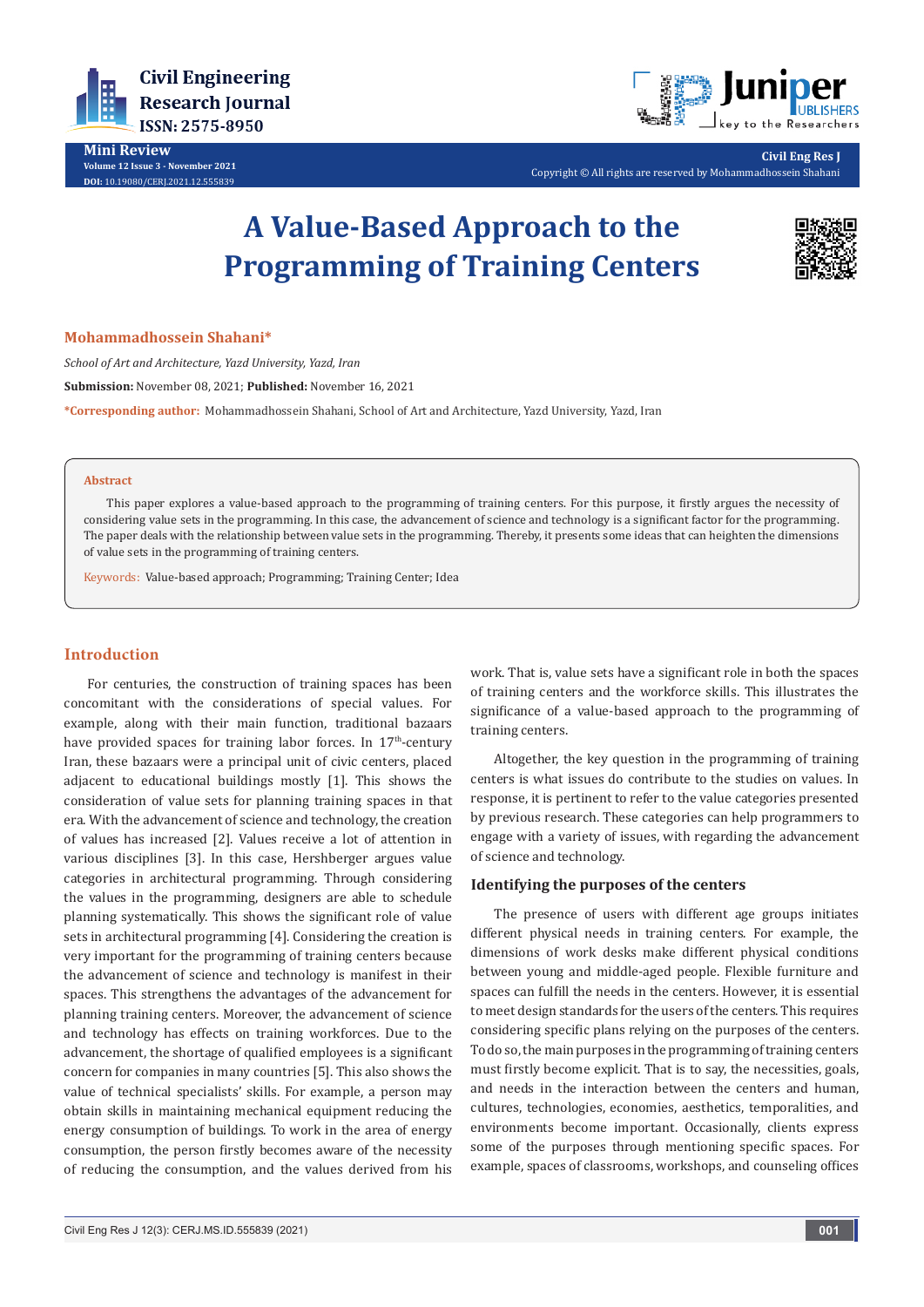usually convey definite goals in the centers. However, they may set special goals for the centers that are not common. These goals can affect the spatial relationships of their common spaces. For the programming of training centers, instructing workforces is commonly the prevailing purpose of the centers. Naturally, social interactions have a significant role in teaching and learning [6]. With this regard, the programming of the centers necessitates giving attention to the human issues of social groups. Notably, the social interactions between users should be considered in planning their indoor and outdoor spaces. These interactions have properties varied from face-to-face communications to virtual ones. In their programming, the social process of instruction and the progression relying on the interactions are significant. For this matter, it is beneficial to consider open areas for social interactions alongside the sites of the centers, connecting local and open spaces in their sites. Their social spaces also extend to their interior spaces. In this way, those spaces can maintain active atmospheres within the centers. Nevertheless, privacy and interpersonal space proximities are some other points for the issues [7]. As several social groups use training centers, their needs of proximities differ. Thence, the institutional values of the centers are close to other value sets.

## **Considering the relationships between value sets**

It is necessary to specify functions in the programming of a building. In training centers, the proper relations between various functions need to receive a lot of attention. Due to the community use of the centers, the functions of local buildings heavily affect the relations between interior and exterior spaces. Their principal components - mostly instructional and employment counseling areas – have a determinant role in achieving the proper relations. Thereby, these parts determine the values of functions in their programming. Moreover, the psychological needs of the users of training centers convey values in their programming. On this issue, the considerations of private areas and the activity proximities are of the psychological characteristics being important for planning the centers. As an instance, providing access to a space for resting between training sessions is a response to fulfill these needs. Planning green spaces near the classrooms of centers usually strengthens this value. Admittedly, the landscape beauty of training centers and the provision of particular views bring a set of values to their sites for users. Another aspect is the land uses around the sites. In this regard, the design of the centers should offer pertinent relations between the centers and their local environments. Planning large interior spaces such as atriums can be considered for the extension of outside open spaces to the interiors. Thus, the visual continuity of their interior spaces to their landscape areas can contributes to the intensification of the relations. Moreover, the north-south planning of sites for building training centers is partially in contrast with the appropriate climatic conditions for some spaces. In this case, the placements of these spaces can be set into a recess from the west side of the sites for placing landscape elements. Nevertheless, the spaces on the west or

east side usually easily take the advantage of breezes for natural ventilation. This way, the predominant extension of the centers in the north-south direction can embrace such environmental values. Notwithstanding, the form of the centers can correspond to renewable energy sources, such as photovoltaic panels. In this area, sloped roofs are capable to conduct rainwater in reservoirs. Altogether, climatic conditions can accord with aesthetic values in the programming of the centers. In the case of aesthetic issues, the determination of some relationships brings specific meanings to training centers. For example, the relationship between the employer and the employee has particular meanings. For training centers, architects can interpret the meanings as several ideas. On this issue, aspects of the meanings that make sense for users must be identifiable. For instance, combining instructional and counseling areas can follow a symbolic relationship. In addition, the formal properties of spaces are a significant factor for achieving aesthetic values [8]. Regarding the relationships, as the interior and exterior spaces conjoin in the centers meaningfully, architectural forms strengthen aesthetic values for the centers.

Particularly, training centers in the context of cities and neighborhoods can serve as symbols of training and instruction. This can engage with the values of permanence of the centers. The possibility of changing their spaces for future planning is also valuable. For example, the physical continuity of spaces next to each other can bring this value. Using portable partitions for separating spaces, such as offices, is one of the ideas for accomplishing the physical continuity. Thus, the flexibility of spaces deeply accords with sets of values in the centers. Furthermore, the historical contexts of training centers and the traditions emerging from them are important for their programming. Creating a meaningful connection between these centers and the old structures of the contexts can bring further value for them. In this case, users do not regard themselves as strangers in the centers, and their willingness to take part in the centers increases. It is also important to consider the history of financial resources and the residences' average income. For example, this matter shows to what extent the users of the centers can spend time and money on training in the centers. Additionally, the considerations of the local materials and historical industries bring values to the centers. Thereby, the centers can revive or maintain traditional and historical industries.

In addition, communities usually demand programs and policies for educational areas [9]. For training centers, it is necessary to consider the politics of communities in various cases. For example, a community prefers a certain commuting schedule that is effective for using the centers. Given the spacious areas of the centers, communities have a set of demands to do not avoid the boundaries of the centers. Therefore, these politics create values that are necessary for the success of these centers. By extension, national standards and codes are of cultural issues being important in the programming of constructions. In the case of training and education, high-quality standards strengthen professional outputs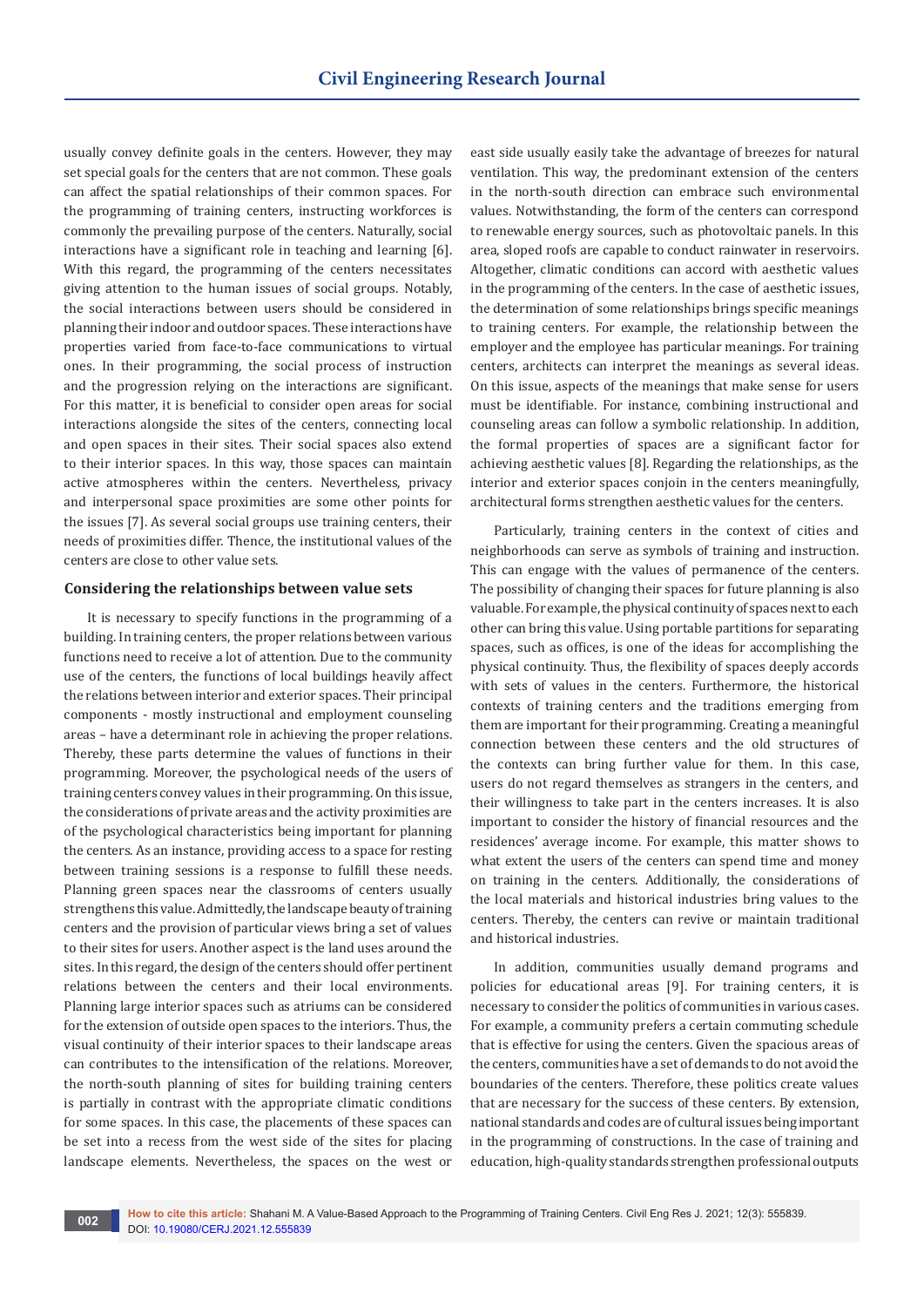[10]. Due to the variety of spaces in training centers, a wide range of the standards should be considered in their programming. These standards have some cultural dimensions with impacts on the quality of built environments. For example, some standards and codes specify building height restrictions in different parts of cities. Alternatively, they may determine a certain number of open spaces or green spaces for users in the outdoor spaces of the centers. Therefore, these standards and codes contribute to the values of strong professional outputs. In addition, planning social spaces in the centers, such as mid-size seminars, strengthen using safe structures with specific spans. Generally, there is an interest to develop innovative and flexible learning spaces [11]. That is to say, the flexible learning spaces accords with the optimized consumption of materials and with safe structures. This can be achievable by using different types of structural systems. It is also a factor for reducing the construction cost of these centers. In this respect, complying with national and international standards can generally create values for the users' safety in the centers. Therefore, the values of safe structures can be in deep accordance with other values in these centers. Speaking of economic issues, the low cost of construction is usually one of the objectives for several projects. Maximizing efficiency and reducing unnecessary costs are in line with the proper planning of training centers for several social groups. Additionally, operation costs include various issues. Low operation costs can provide wider community use of the centers. For example, using the energies available in their environments minimizes their operation costs. Employing local industry in accordance with the cultural and climatic conditions of the centers can reduce these costs. Moreover, in training centers, some maintenance costs can minimize through recruiting native skilled workforces and employing local technologies. Due to climatic conditions, local construction materials provide considerable economic value in their regions. This is almost one of the purposes of training centers, related to the employments consistent with environmental conditions.

Furthermore, noise sources such as carriageways are fundamentally obstacles to the growth and development of instructional spaces. In this regard, these sources can determine the basis for the development of training centers. This way, major directions for these developments can be traceable in their programming. However, programming the developments of spaces is also related to the organization of spaces. For these centers, programming potential developments separately is beneficial for both instructional and counseling areas. Thereby, the possible developments of their spaces create values.

Thus, programmers engage with the relationship between issues in a value-based approach to the programming of training centers. The community use of the centers shows the importance of the programming, based on value sets. Programmers can employ these relationships to heighten the dimensions of values in building training centers.

#### **Conclusion**

As illustrated earlier, this study deals with value sets for the programming of training centers. In other words, it shows the relationship between human, environmental, economic, cultural, temporal, aesthetic, and safety issues in the programming of training centers. Regarding the community use of the centers, the value-based approach to the programming illustrates that a wide range of standards brings sets of values, considered for building the centers. It also shows that the increasing demands for flexible learning spaces can respond to several issues. The approach can link the values of planning the centers with the values of the workforces' skills. Hereby, Potential developments of the centers can conform to the advancement of science and technology. In regard of values, the relationship between the components of training centers can create special meanings. The value-based approach can deepen the meanings to the extent that the centers serve as the symbols of instructions and training in their regions. Moreover, the approach shows the importance of using local materials and historical industries, bringing consistency with environmental conditions to the centers. Thereby, it is possible to revive or maintain historical, local, and traditional industries.

#### **References**

- 1. [Shahani M \(2019\) Pursuing the concept of existence in the designs of](https://journals.vgtu.lt/index.php/JAU/article/view/10365)  civic centers: the  $17<sup>th</sup>$ -18<sup>th</sup>-century persia. Journal of architecture and [urbanism.](https://journals.vgtu.lt/index.php/JAU/article/view/10365)
- 2. [Bowman C \(2015\) The role of technology in the creation and capture](https://www.tandfonline.com/doi/full/10.1080/09537325.2014.963547)  [of value. Technology Analysis & Strategic Management 27: 237-248.](https://www.tandfonline.com/doi/full/10.1080/09537325.2014.963547)
- 3. Graeber D (2001) Toward An Anthropological Theory of Value: The False Coin of Our Own Dreams. New York (NY): Palgrave Macmillan; March L (1976) The logic of design and the question of value. In March L (Ed.), The Architecture of Form. Cambridge: Cambridge University Press; Moore MH (1995) Creating Public Value Strategic Management in Government. Cambridge (MA): Harvard University Press, Chiaradia AJ, Sieh L, Plimmer F (2017) Values in urban design: A design studio teaching approach. Design Studies 49: 66-100.
- 4. Hershberger R (1999) Architectural Programming and Predesign Manager (1<sup>st</sup> ed.) Routledge.
- 5. (2008) United Nations Environment Programme (UNEP), ILO, International Organization of Employers (IOE) and International Trade Union Confederation (ITUC). Green jobs: Towards decent work in a sustainable, low-carbon world (Geneva).
- 6. Edwards-Groves C (2017) Teaching and Learning as Social Interaction: Salience and Relevance in Classroom Lesson Practices. In: Grootenboer P, Edwards-Groves C, Choy S (Eds) Practice Theory Perspectives on Pedagogy and Education. Springer, Singapore.
- 7. [Sundstrom E, Altman I \(1976\) Interpersonal relationships and](https://www.jstor.org/stable/4602344)  [personal space: Research review and theoretical model. Hum Ecol 4:](https://www.jstor.org/stable/4602344)  [47-67.](https://www.jstor.org/stable/4602344)
- 8. [Weddington HS \(2004\) Education as Aesthetic Experience: Interactions](https://journals.sagepub.com/doi/abs/10.1177/1541344603262714)  [of Reciprocal Transformation. Journal of Transformative Education](https://journals.sagepub.com/doi/abs/10.1177/1541344603262714)  [2\(2\): 120-137.](https://journals.sagepub.com/doi/abs/10.1177/1541344603262714)
- 9. Hill Collins P (2010) The New Politics of Community. American Sociological Review 75(1): 7-30.